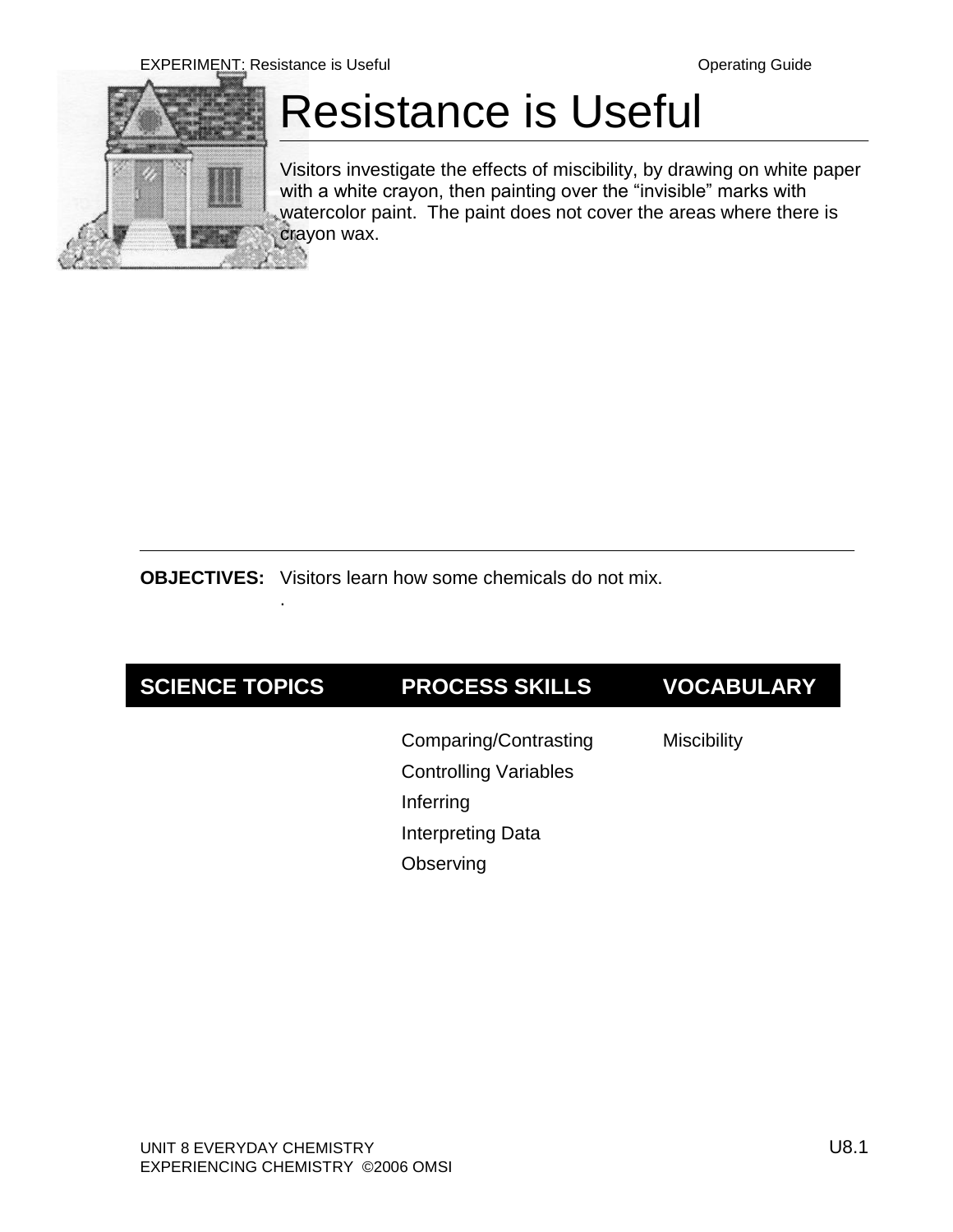

# sistance is Useful

- 1. Always wear safety goggles.
- 2. Get a piece of paper and a white crayon.
- 3. Using the crayon, draw a picture on your paper. Can you see your crayon marks? What do the marks feel like?
- 4. Take a foam brush from the water beaker, rub it in one of the watercolors, then paint over your entire paper with it. Can you see the crayon marks now? What happened to the paint in the areas where you drew?
- 5. Put your foam brush back into the water beaker, swishing it around a few times to rinse it off.
- 6. Try repeating the experiment, but use different colors of crayons and paint.
- 7. Place your paper(s) in the waste container if you do not want to keep t hem.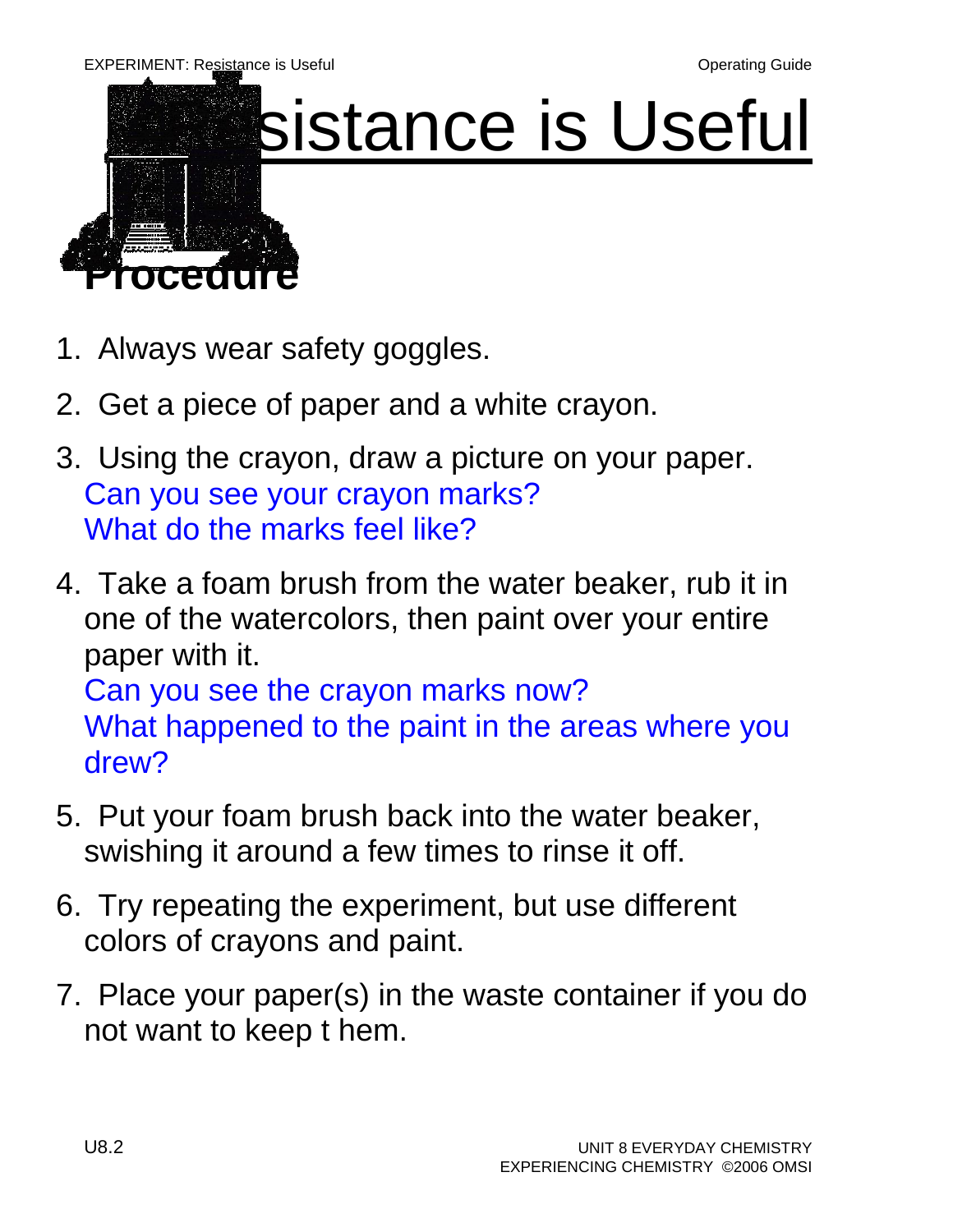#### EXPERIMENT: Resistance is Useful **Contract Contract Contract Contract Contract Contract Contract Contract Contract Contract Contract Contract Contract Contract Contract Contract Contract Contract Contract Contract Contract**



Can you make a picture by NOT coloring?

## **A Closer Look:**

In this experiment, the wax resisted the colored inks. The marks you made with the wax stayed the same while the rest of the paper changed color. A resistant material protects the material underneath from the effects of dyes, chemicals, or other processes. It's like a stencil you can create right on the paper.



Wax is a good resist material because it can a smooth waterproof layer on a surface. make Wax resistance works with inks, dyes, and acids that are made with water. Other materials that can resist water include oil, rubber cement, and plastics.

Many different resistance techniques are used in arts and crafts, manufacturing, printing, microelectronics, and other industries. Chemical resistance can be used to etch huge signs or tiny circuits. Resistant materials can also be used to protect important documents (like paper money) because resistant ink would be invisible until the right test was used.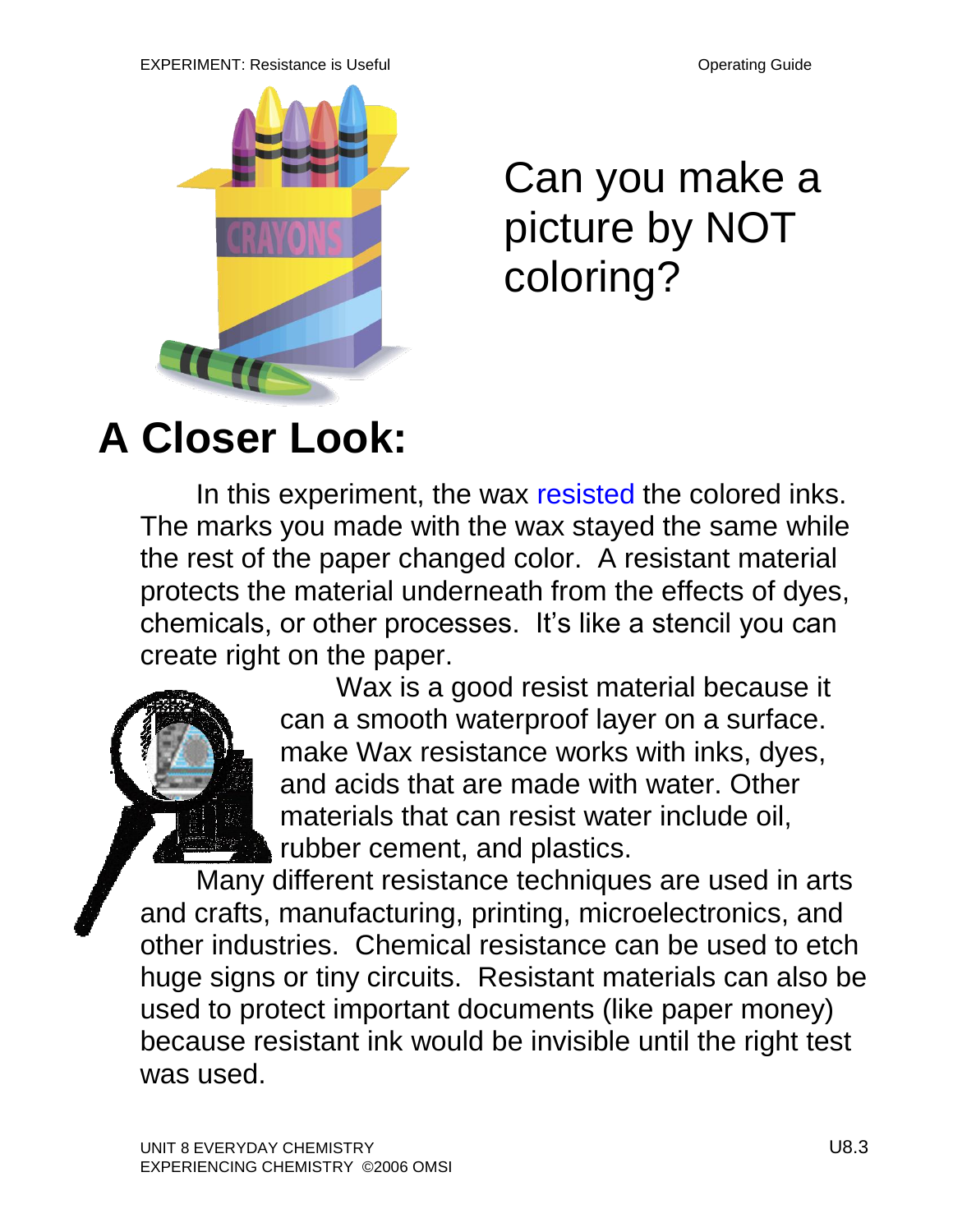#### **MATERIALS**

- (with amounts to have on hand)
- paper samples- cut pieces about 2" square (keep  $\sim$  100 on hand)
- white crayons (keep 10-12 on hand)
- watercolor paints
- foam "brushes"
- $\bullet$  ~ 250 ml beaker
- waste container
- small plastic beaker

#### **Setup/Takedown Procedures**

#### **ORIGINAL SETUP**

- Label the plastic container "waste".
- Label one 250 ml beaker "rinse water" in blue.
- Label one small box "paper" in white.
- Label small plastic beaker "crayons"
- Label foam swab "foam brush"

#### **WEEKLY SETUP**

Collect materials from storage, if paper is low, cut more.

## **DAILY SETUP**

- Set out the visitor instructions in a Plexiglas holder.
- Refill rinse water beaker with water.
- On a tray lined with a white mat, set out the following:
	- Labeled beaker of water
	- Labeled containers of paper, crayons and waste
	- Watercolor paints